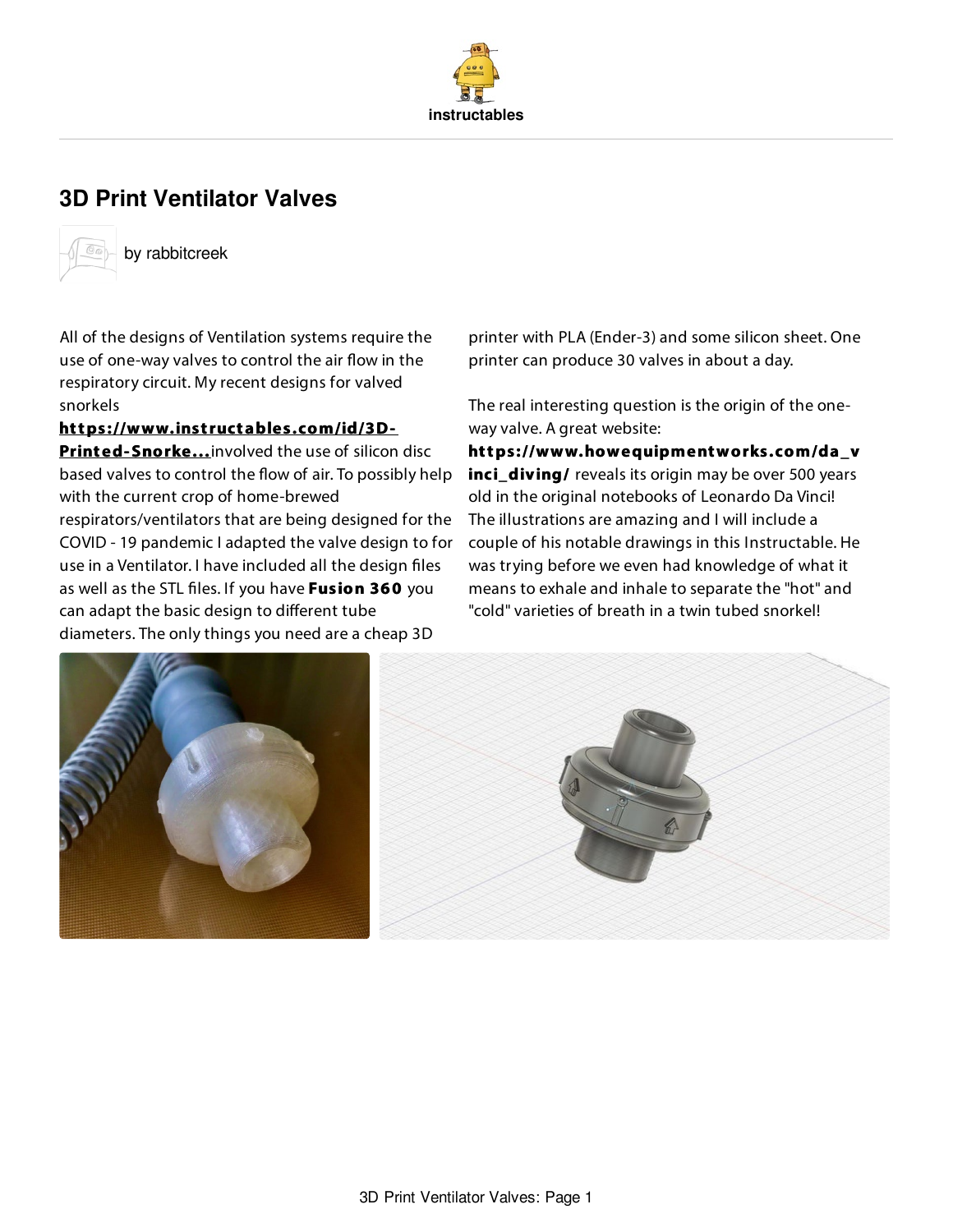"The flap going backwards is set in a way that it opens when some hot air goes out and it avoids this hot air going back. And this hot air goes through the "m" window, which meets the flap "b". The cold air is pulled in to the bellow (lung) through the "n" window. When the cold air becomes hot this hot air goes out as I said before. High frequency of ventilation can be dangerous for whom is breathing because there is no exchange with the lung, and can be dangerous for the breathing animal."



## **Step 1: Gather Your Materials**

Any 3D printer will do. I used clear PLA for the base material.

1. Silicone Film High Temp Thin Rubber Sheet Gasket Super Clear Flexible 12x19.7 x1/32 inch \$16--enough for about 70 valves.

2. Hole punch 3.5 mm \$10

3. E6000 glue

#### 4. Loctite Superglue



3D Print Ventilator Valves: Page 2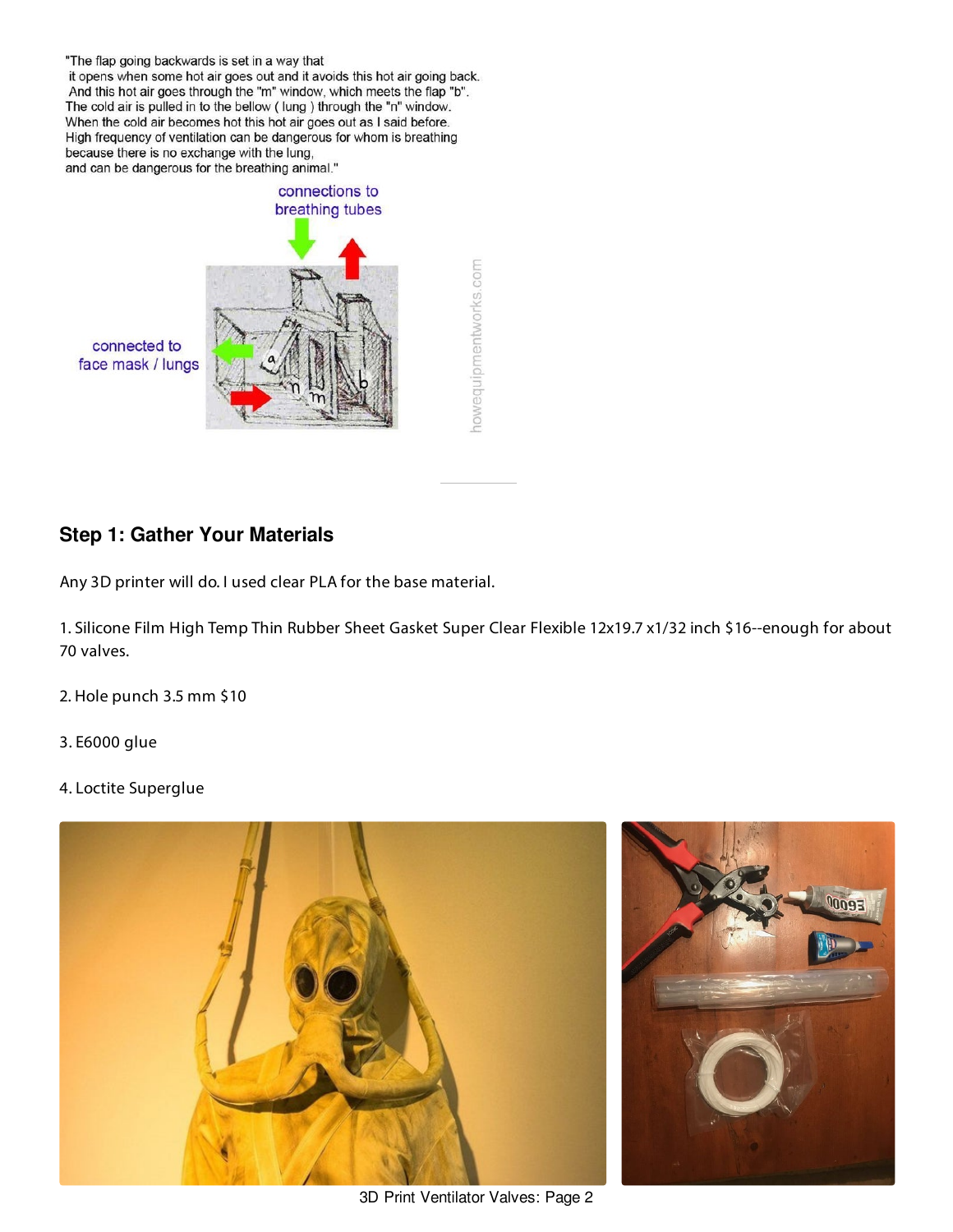## **Step 2: Design and 3D Print**

The design was done in Fusion 360. The valves dimensions were taken from the ventilator tube 22mm OD and 15mm ID. The length of the ends was 16mm. The size of the silicon opening and the

easily and I have included the original Fusion 360 design file for adaptation.

The design seems resilient and immune to large amounts of back pressure if this developed in the system. It has held up in salt water for about two months with no signs of deterioration so it should last opening holes was made about 45mm diameter. This is usually large enough to preclude any limitation in air movement through the system. You can adapt any of these measurements for use in your project very

through a couple thousand air cycles.

All files can be printed without support at 40% infill and 0.2mm. The slicing was done with CURA with standard Ender-3 settings.

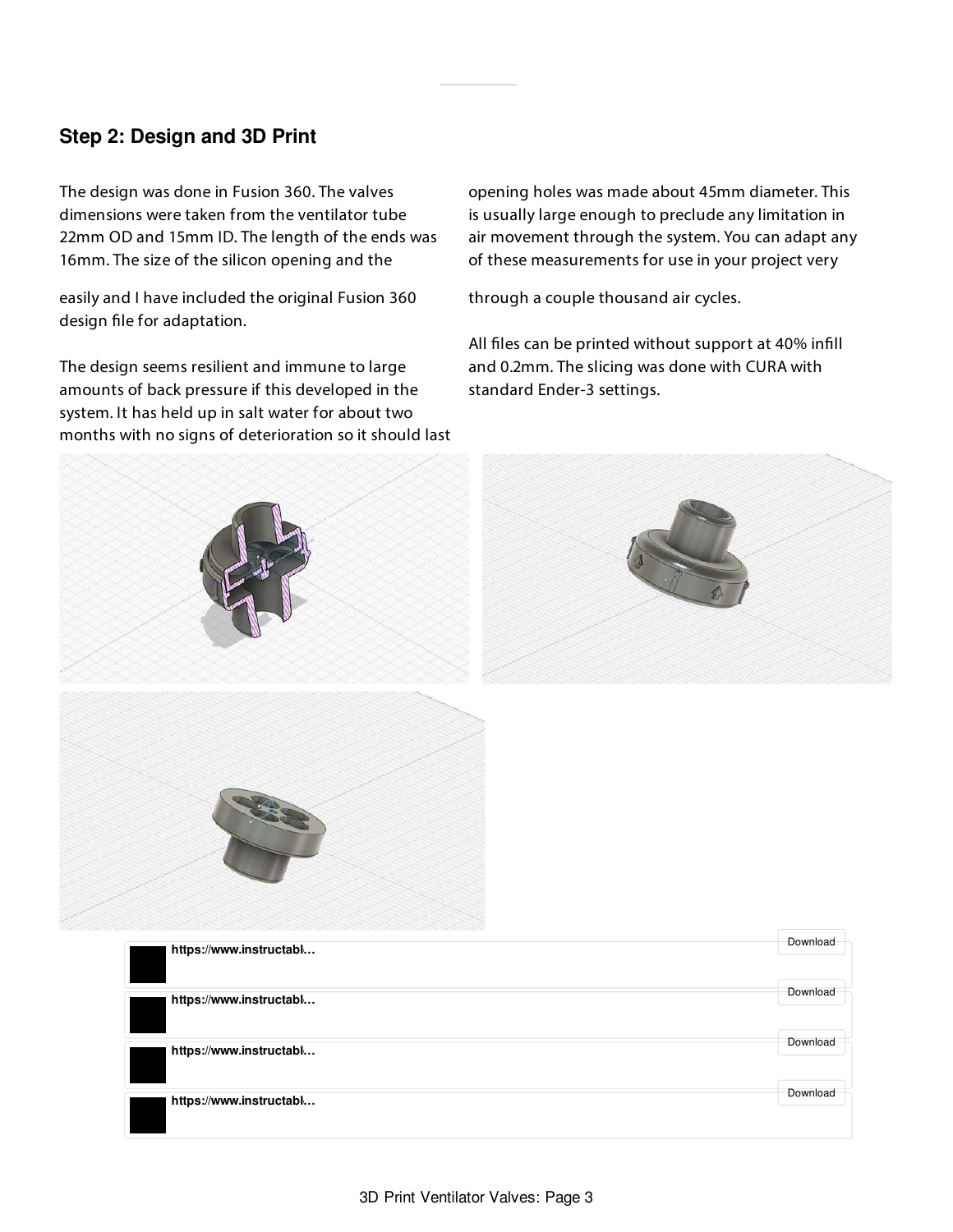### **Step 3: Build It**

The valves are quickly put together with glue and a bit of hand work. The valves are in two parts: (1)Input valve with included valve plate (2) Output valve. The other parts are the stem which holds the silicon disc in place and a printed cutting disc to enable you to cut the silicon sheet to exact size and correctly position the centering hole. The cutting disc is positioned over a slightly larger square of silicon sheet that has had its protective covers taken off of both sides. A 11 surgical blade is used to carefully outline the cutting disc until it is free 360 degrees. A pen is used to mark the central hole in the cutting disc. A 3.5 mm punch is used to center punch the silicon disc you have cut. The silicon valve disc is

placed over the centering hole in the Input valve bottom and the pin portion of the stem is painted with a small amount of Loctite Superglue and pushed into the centering hole to seal the silicon disc into position. Hold this for about 30 seconds to lock it into position. The two halves of the valve are then pushed together and sealed in the periphery with E6000 which is waterproof and dries in about 12 hours. Be very careful not to get excess E6000 on the silicon valve leaflet on the inside which must be free to lift off its base plate. The arrows on the outside of the design designate the direction of airflow.

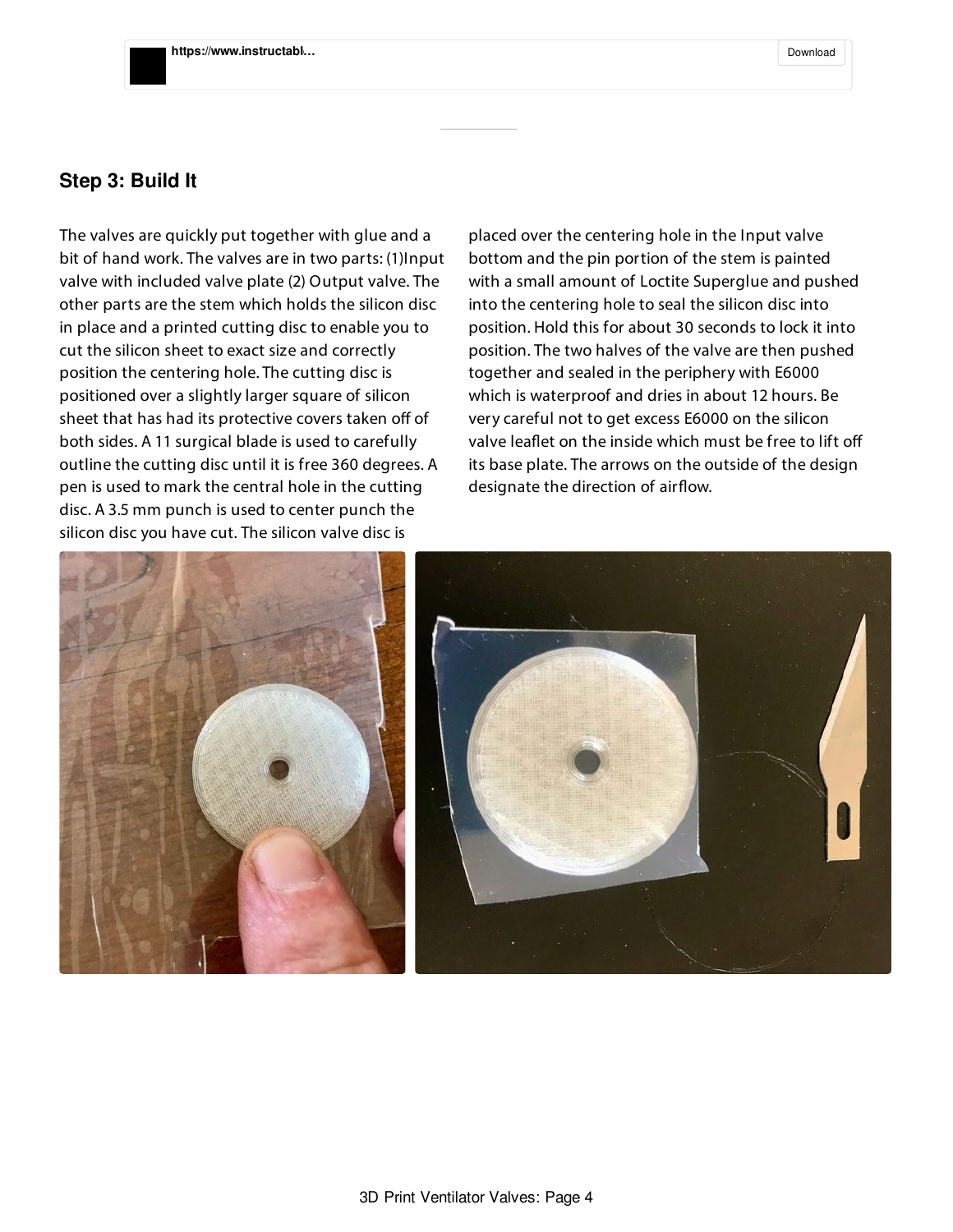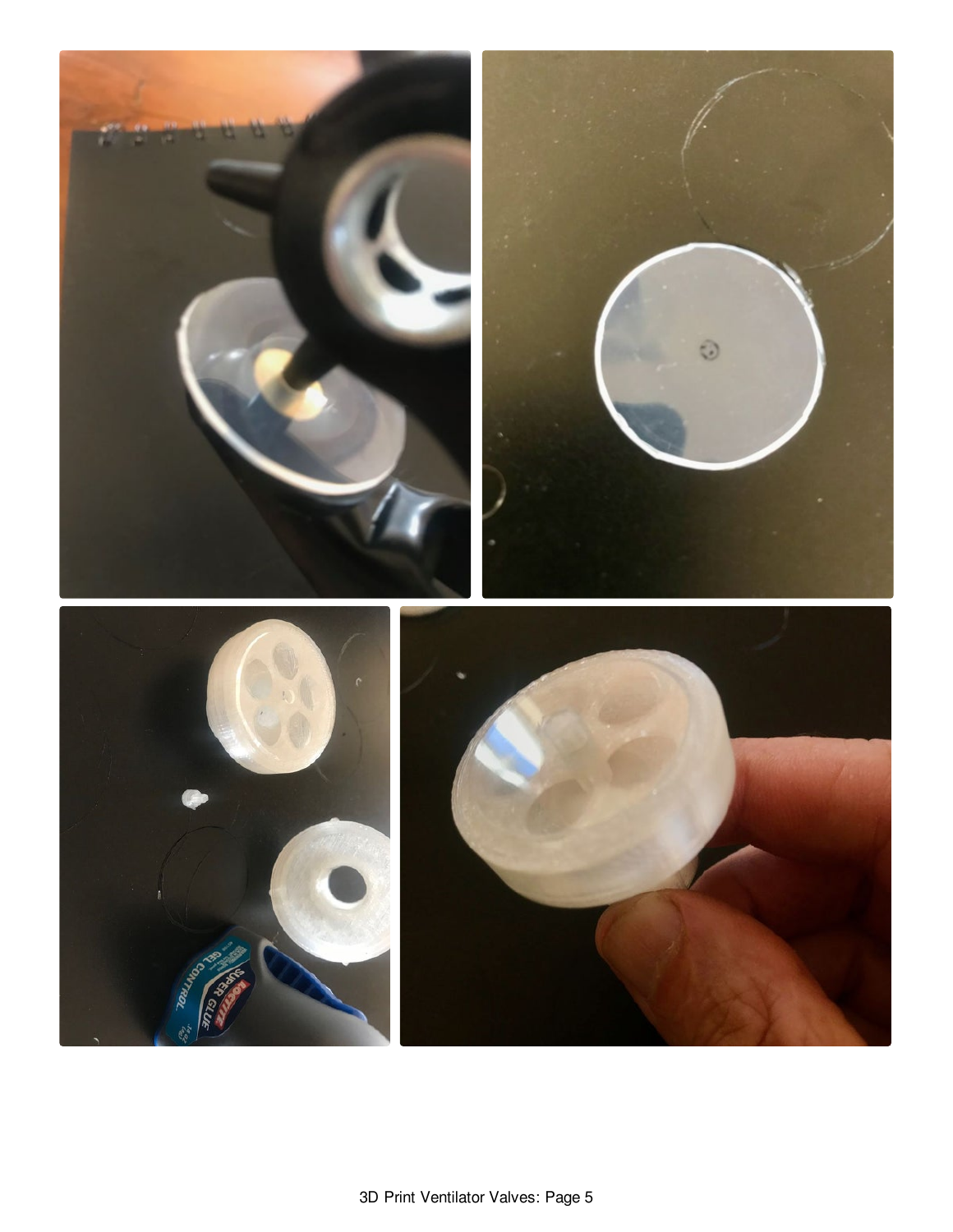

## **Step 4: Using It**

Good luck to all of us in this difficult time. I don't know if any of these designs will be helpful in the eventual vanquishing of this plaque but it is wonderful to see the internet come alive with bright minds working together to solve mutual problems. PLA plastic is sensitive to heat deformation so reuse and sterilization must be done by the STERIS Hydrogen Peroxide method--tests have shown that it does not deform the plastic. Leonardo was worried

that his designs would fall into the wrong hands and result in a terrible calamity of water-borne soldiers destroying ships in his home port. My worry of course is this design will cause more problems than help so I will leave you with the warning that this design is not suitable for human use unless tested and approved by an appropriate level of investigative care.